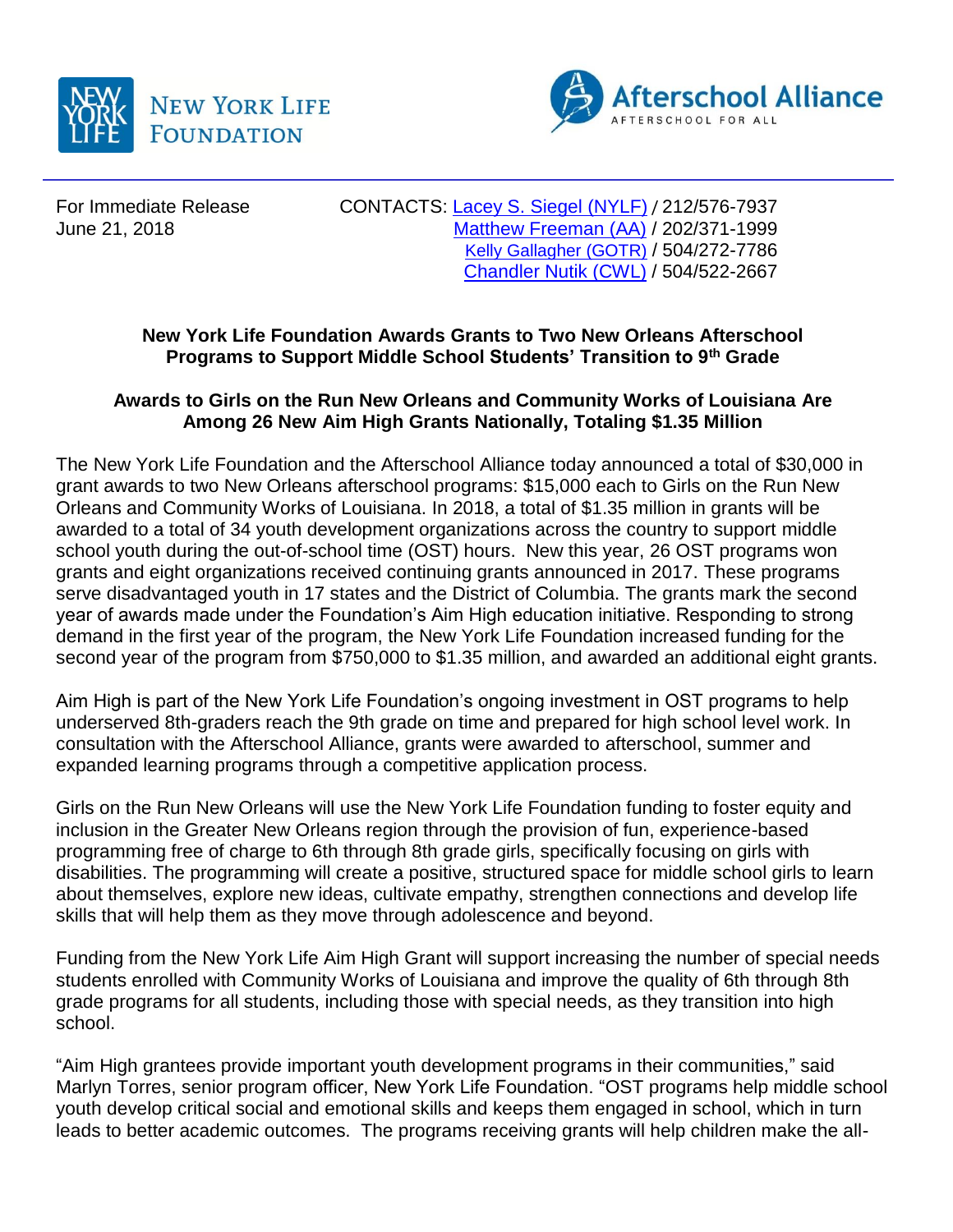important transition from middle school to high school, and to succeed once they get there. We value the Afterschool Alliance's considerable expertise and their broad-based network of afterschool providers, educators and youth development experts."

"The support of the New York Life Foundation will be life-changing for girls in our community," said Jody Braunig, Executive Director of Girls on the Run New Orleans. "We're deeply appreciative and look forward to using this generous support to expand our reach to provide girls in New Orleans the opportunity to develop essential skills to help them navigate their worlds and unleash their limitless potential."

"We're absolutely delighted by this grant, and what it will mean to the families and children in our program," said Chandler Nutik, Executive Director of Community Works of Louisiana. "This will make a genuine difference in our students' lives, and we plan to make the most of it."

Ten of this year's grants go to help programs better serve youth with disabilities or other special needs, in addition to the overall focus on the transition to 9th grade. Both New Orleans programs received one of these ten grants. The Foundation added this element to the grant program in 2018 in response to the demonstrated needs of grant applicants last year. The grants support programs inclusive of youth with and without disabilities, and programs primarily serving youth with disabilities or special needs.

In addition, in response to unusually strong demand in the first year of the program, the New York Life Foundation elected to increase total funding for the second year of the program from \$750,000 in 2017 to \$1.35 million in 2018, and to award an additional eight grants. This year's Aim High grants bring the total amount awarded to \$2.1 million.

The following 10 organizations are being awarded \$15,000 grants over a one-year period to serve students with disabilities or special needs:

- Boys & Girls Club of North Alabama, Huntsville, AL
- Community Works of Louisiana, New Orleans, LA
- Eleven 21, Inc., Hebron, MD
- Family & Children's Place, New Albany, ID
- Girls on the Run New Orleans, New Orleans, LA
- Jubilee Park & Community Center, Dallas, TX
- LAUNCH, East Syracuse, NY
- Phipps Neighborhoods, Inc., New York, NY
- Project Create, Washington, DC
- Spring Initiative, Clarksdale, MS

The following eight organizations are being awarded two-year grants totaling \$50,000 for program enhancement and/or expansion:

- Boys & Girls Clubs of Truckee Meadows, Reno, NV
- Code in the Schools, Baltimore, MD
- Community Action Network, Ann Arbor, MI
- Delaware Futures, Inc., Wilmington, DE
- Improve Your Tomorrow, Sacramento, CA
- Instituto del Progreso Latino, Chicago, IL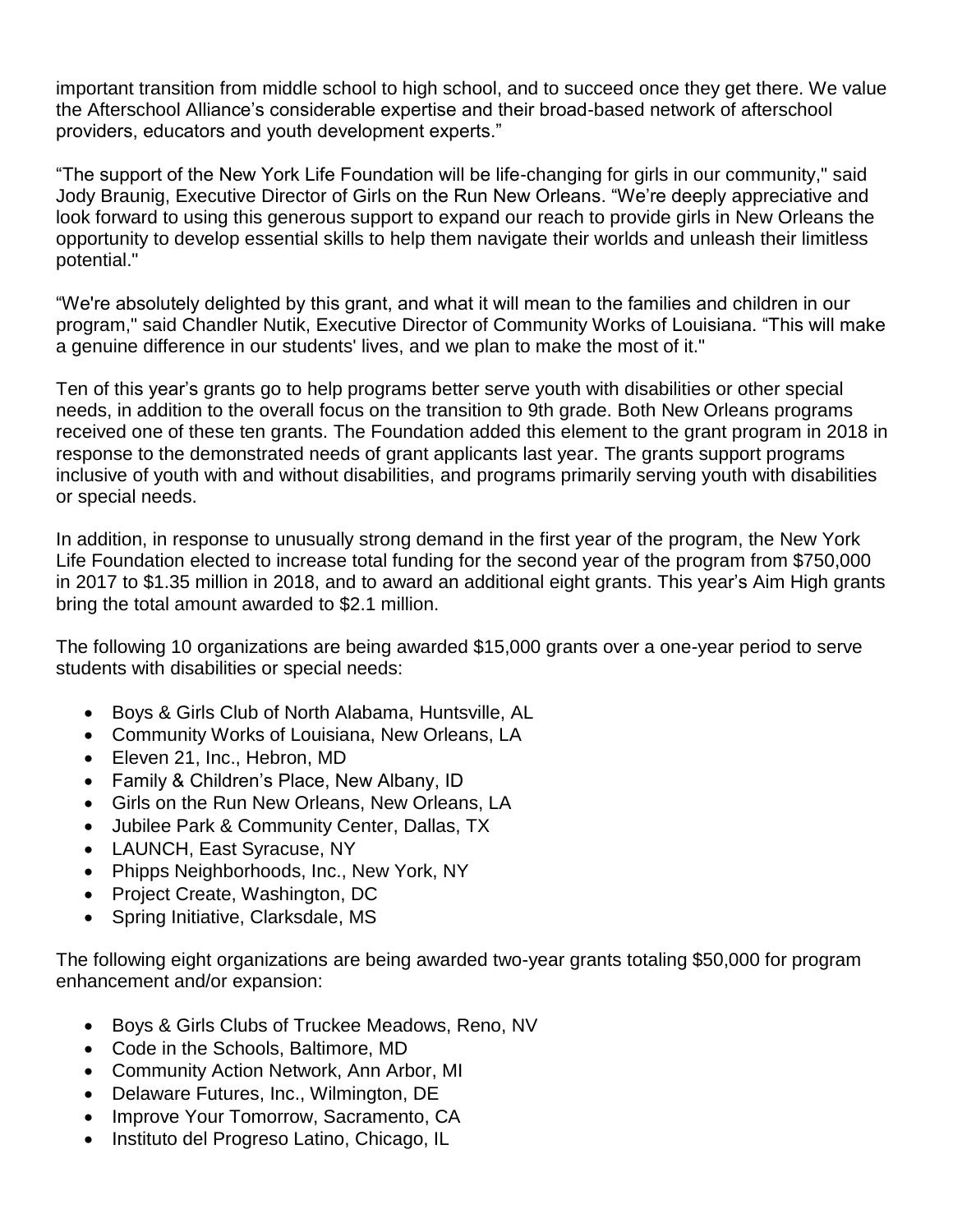- Native American Community Academy Foundation, Albuquerque, NM
- Urban Neighborhood Initiatives, Detroit, MI

The following eight organizations have been awarded two-year grants totaling \$100,000 for program enhancement and/or expansion:

- Adelante Mujeres, Forest Grove, OR
- Afterschool All-Stars Hawaii, Honolulu, HI
- Breakthrough Greater Boston, Boston, MA
- Harlem Lacrosse & Leadership, Baltimore, MD
- Providence After School Alliance, Providence, RI
- Safe Passages, Oakland, CA
- The Wooden Floor Youth Movement, Santa Ana, CA
- Youth and Opportunity United, Evanston, IL

"We're proud to have partnered with the New York Life Foundation in this effort, and we commend the Foundation for its deep and long-ranging commitment to supporting youth and families in out-ofschool time programs," said Afterschool Alliance Executive Director Jodi Grant. "These grants will change young lives, allowing afterschool and summer learning programs to do what they do best: keeping kids safe, inspiring learning, and giving families peace of mind."

The recipients of two-year grants were chosen on the strength of their support for youth in the transition to the ninth grade, specifically around such indicators of success as on-time promotion; school attendance rates; improved behavior, grades and test scores; and/or the development of social and emotional skills.

Research has shown that for disadvantaged students, more learning time in the form of high-quality afterschool, expanded-day and summer programs leads to greater academic achievement, better school attendance and more engaged students.

Since 2013, the New York Life Foundation has invested more than \$25 million in national middle school OST efforts, supporting organizations that provide nearly 500,000 middle school youth with afterschool and summer programming. Foundation grants have supported an additional 6 million hours of OST programming.

 $\#$   $\#$   $\#$   $\#$ 

## **About the Afterschool Alliance**

The Afterschool Alliance is a nonprofit public awareness and advocacy organization working to ensure that all children and youth have access to quality afterschool programs. More information is available at [www.AfterschoolAlliance.org.](http://www.afterschoolalliance.org/)

## **About the New York Life Foundation**

Inspired by New York Life's tradition of service and humanity, the New York Life Foundation has, since its founding in 1979, provided more than \$250 million in charitable contributions to national and local nonprofit organizations. The Foundation supports programs that benefit young people, particularly in the areas of educational enhancement and childhood bereavement. The Foundation also encourages and facilitates the community involvement of employees and agents of New York